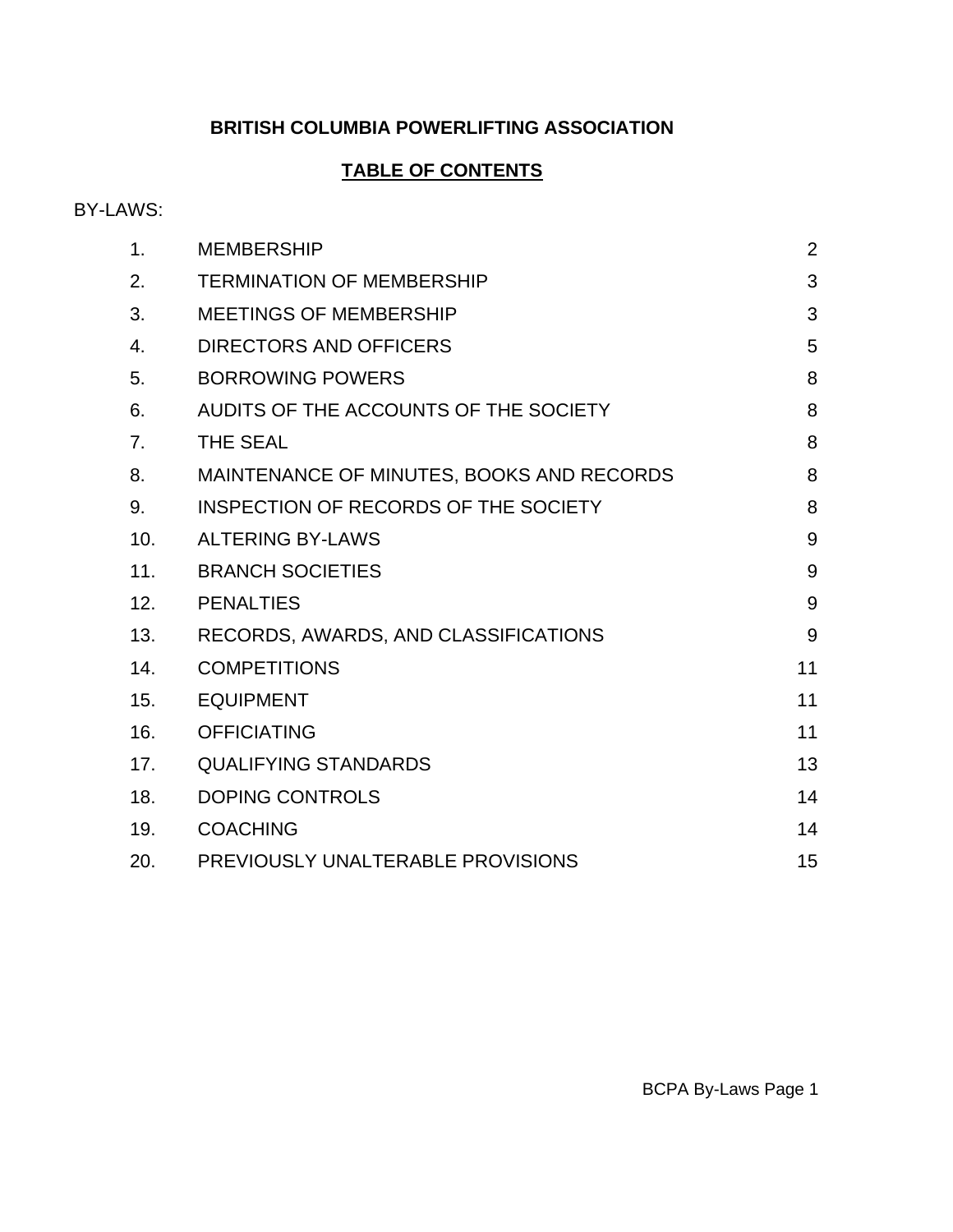# **BY-LAWS**

## 1. MEMBERSHIP

#### **Terms under which a person may be admitted to the Society:**

- 1:01 There shall be the following classes of memberships:
	- (a) Individual membership
	- (b) Honorary membership
	- (c) Associate membership
- 1:02 Any person interested in or in any way connected with Powerlifting may apply for membership in the society as an individual member or as an associate member by applying to the Board of Directors.
- 1:03 Any person who is now or has been concerned with or active in the field of Powerlifting may apply for membership as an honourary member of the Society by applying to the Board of Directors.
- 1:04 Minors under nineteen years of age may apply for membership in the Society in any of the classes of membership according to the terms and conditions as set by the Board of Directors and the *Societies Act*.
- 1:05 The Board of Directors has discretion to accept or reject an application for membership in the Society, provided that before membership is accepted, the applicant must pay to the Society the membership fee, if any. The exercise of the said discretion is subject to review at any meeting of the members of the Society.
- 1:06 The membership fee for each class of members, if any, shall be determined by the Board of Directors subject to review by the members at any meeting of the members of the Society.
- 1:07 The subscribers to this Constitution and these By-Laws shall have the same rights as any other member.
- 1:08 Honorary members shall be entitled to speak at any meeting of the members of the Society.

#### **Duties of Members:**

- 1:09 The subscribers to this Constitution and these By-Laws shall have the same duties as any other member.
- 1:10 It is the duty of each member, in order to remain in good standing in the Society, to comply with the By-Laws of the Society and pay when due the membership fee, if any, for the current year.
- 1:11 If a member resigns his membership in writing before the expiry date, the said membership will come up for review by the Board of Directors before membership is re-established.
- 1:12 It is the responsibility of members to advise the Registrar of changes in address, telephone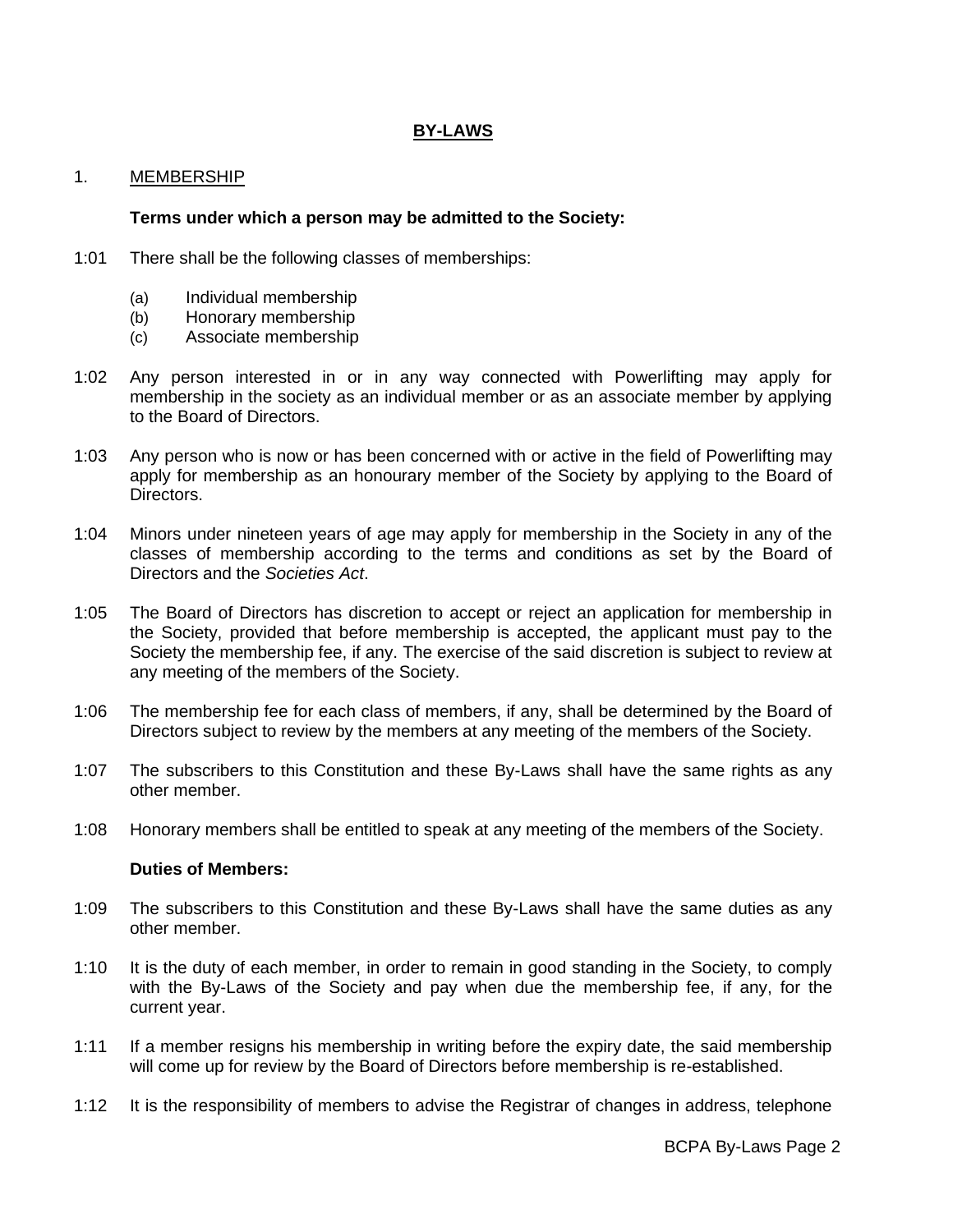or other relevant information.

- 1:13 A member must uphold the integrity and spirit of the Society in accordance with the Constitution and By-Laws.
- 1:14 A member is responsible for the actions of his or her coaches or entourage at BCPA competitions.
- 1:15 All BCPA members, competitions, operations, and drug testing protocols are subject to and conducted in accordance with the rules and regulations established by the International Powerlifting Federation (IPF) and the Canadian Powerlifting Union (CPU).

#### 2. TERMINATION OF MEMBERSHIP

#### **Conditions under which membership in the Society ceases:**

- 2:01 Any member who desires to withdraw from membership in the Society may notify the Board of Directors in writing to that effect and on acknowledgement of receipt by the Board of Directors of such notice, the member shall cease to be a member and no membership fee refund will be given.
- 2:02 A member shall cease to be a member if he or she or it fails to pay the annual membership fee, if any, on the date due.

#### **Conditions under which a member may be expelled from the Society:**

- 2:03 Any member of the Society may be expelled from the Society by a special resolution of the members passed in the Special General Meeting called for that purpose.
- 2:04 At a meeting described in Article 2, Clause 3, a member, or delegate has the right to speak on his or her own behalf.

#### 3. MEETINGS OF MEMBERSHIP

#### **Month of Annual General Meeting:**

- 3:01 The Annual General Meeting shall be held within the first 3 months of the calendar year at a place within the province and on a day to be fixed by the Board of Directors.
- 3:02 Every general meeting, other than an annual general meeting, is a special general meeting.
- 3:03 The Board of Directors, or any two members of the Board of Directors, or ten percent or more of the membership of the Society may call a special meeting of the Society for any purpose.
- 3:04 The first annual general meeting of the Society must be held not more than 15 months after the date of incorporation and after that an annual general meeting must be held at least once in every calendar year and not more than 15 months after the holding of the last preceding annual general meeting.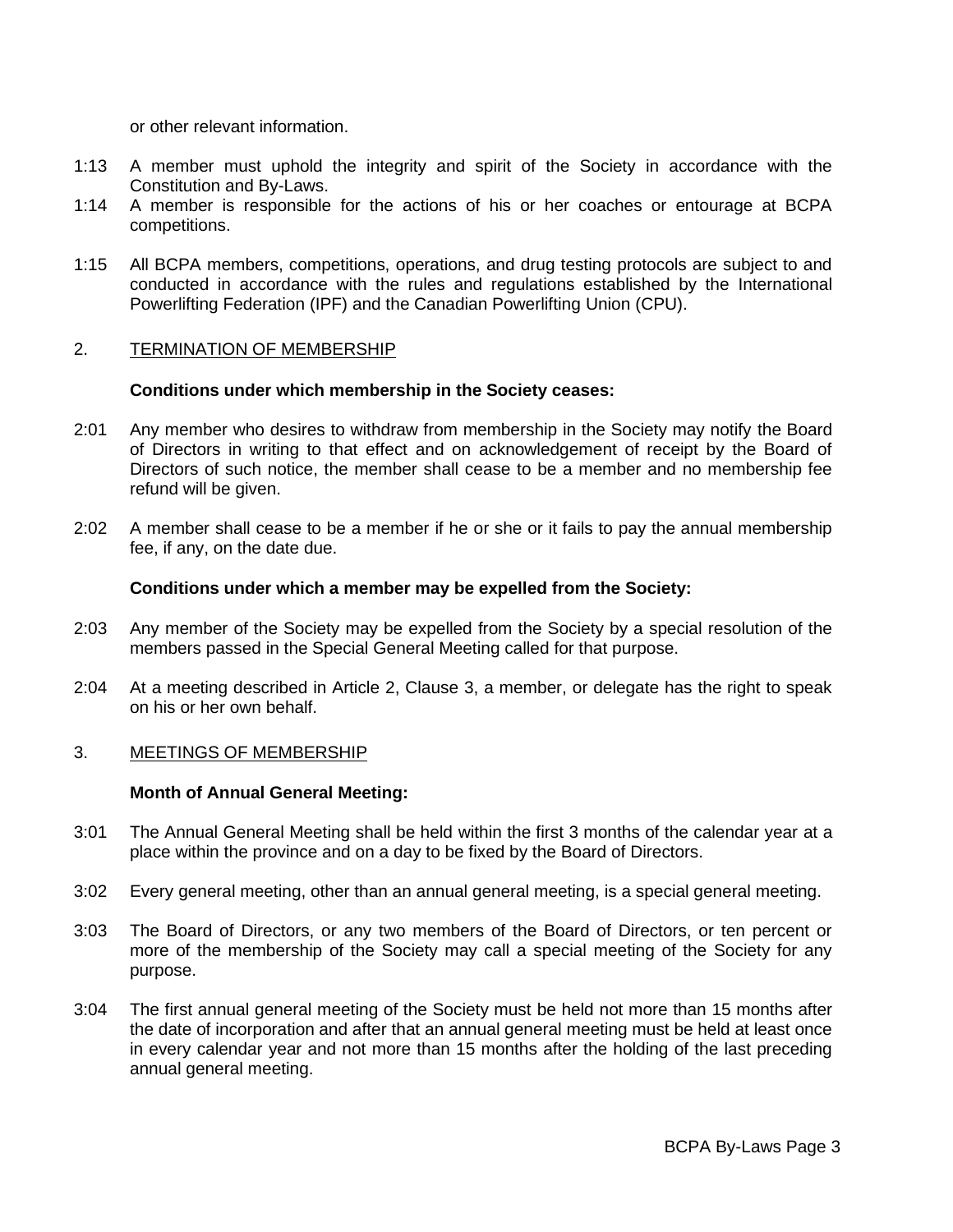# **Notice for General and Special Meetings:**

- 3:05 Every notice of an annual, general or special meeting of the Society shall specify the place, day and hour of the meeting, and shall state the nature of the business of the meeting and such notice shall be given to every member no later than fourteen days before such general or special meeting.
- 3:06 The accidental omission to give notice of a meeting to, or the non-receipt of a notice by, any of the members entitled to receive notice does not invalidate proceedings at that meeting.

## **The Manner in which notice is to be given:**

3:07 Notice of any annual, general or special meeting shall be deemed to be given to every member if mailed, e-mailed or handed to every member, and in addition a notice of the annual, general or special meeting may be advertised in any newspaper circulating in the city of Vancouver or the Society's newsletter, webpage and/or social media outlets.

## **Proceedings at General Meetings:**

- 3:08 A meeting called pursuant to Section 3:03 shall be convened and carried on pursuant to Section 58 of the *Societies Act*.
- 3:09 The rules of procedure at an annual general or special meeting shall be determined by the Board of Directors, or if any member objects, the Robert's Rules of Order shall apply.
- 3:10 Special business is
	- (a) all business at a special general meeting except the adoption of rules of order, and
	- (b) all business conducted at an annual general meeting, except the following:
		- (i) the adoption of rules of order;
		- (ii) the consideration of the financial statements;
		- (iii) the report of the directors;
		- (iv) the report of the auditor, if any;
		- (v) the election of directors;
		- (vi) the appointment of the auditor, if required;
		- (vii) the other business that, under these bylaws, ought to be conducted at an annual general meeting, or business that is brought under consideration by the report of the directors issued with the notice convening the meeting.
- 3:11 A resolution proposed at a meeting need not be seconded, and the chair of a meeting may move or propose a resolution. In the case of a tie vote, the chair does not have a casting or second vote in addition to the vote to which he or she may be entitled as a member, and the proposed resolution does not pass.

# **Quorum for General and Special meeting:**

3:12 A quorum for the transaction of business at any annual, general or special meeting of the Society shall be five percent of the membership as they appear on the membership rolls, but never less than three members.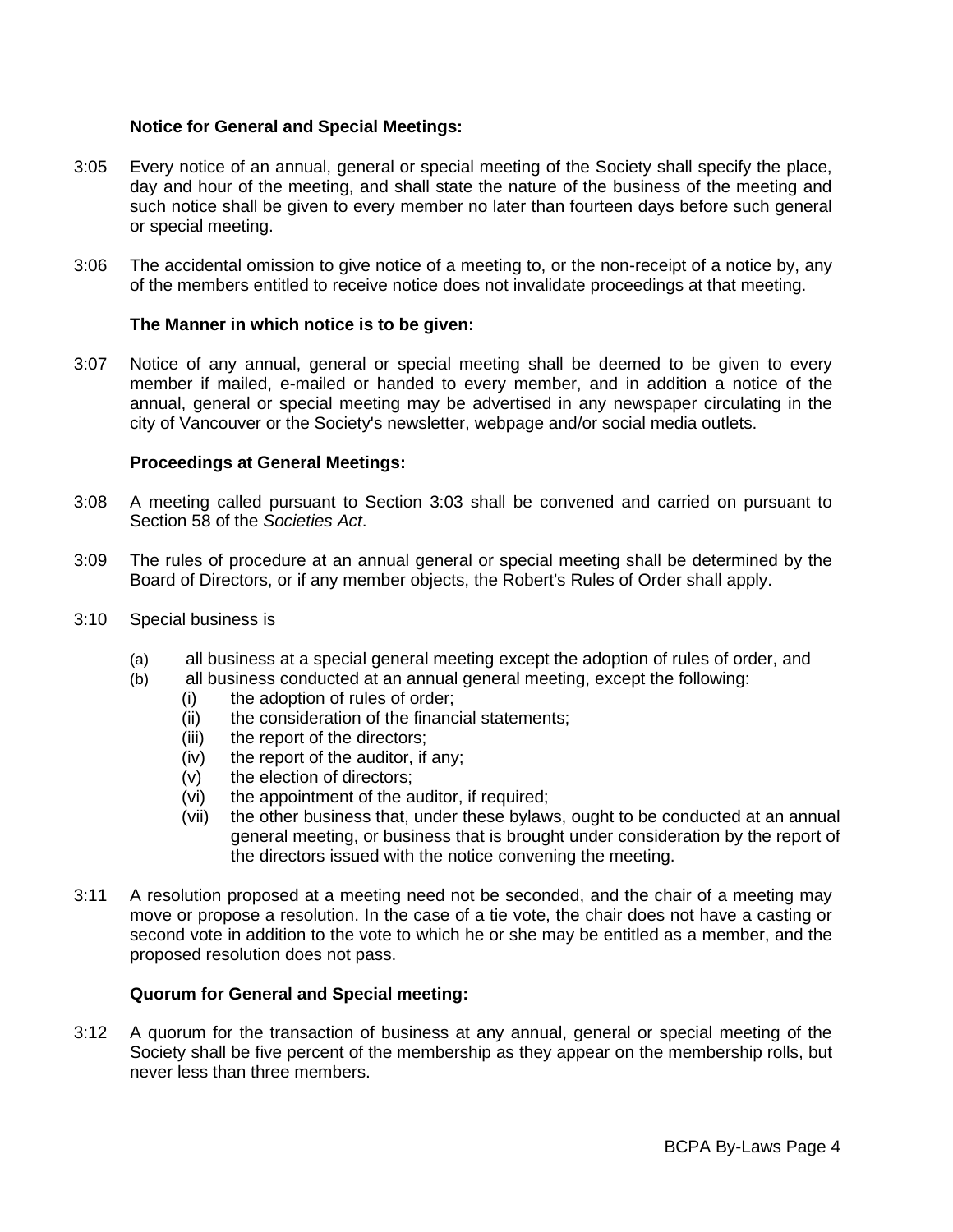3:13 If within 30 minutes from the time appointed for a general or special meeting a quorum is not present, the members present constitute a quorum.

#### **Voting Rights of Members:**

- 3:14 Only individual members of the Society can vote at any meeting of the members of the Society. Associate and honorary members shall have no voting rights.
- 3:15 A member in good standing present at a meeting of members is entitled to one vote. In the case of an annual general meeting held in a calendar year after the year which the annual general meeting is convened to report upon, a member who was in good standing at any time during the previous year and has not been suspended is entitled to one vote. All voting is by show of hands, unless the Chair in their discretion decided the vote on a matter will be by secret ballot. Voting by proxy is not permitted.

#### 4. DIRECTORS AND OFFICERS

#### **Directors:**

4:01 The first Directors of the Society shall be the subscribers to this Constitution and these By-Laws. These Directors shall all retire at the first annual meeting. Thereafter, the number of Directors shall be determined at the first annual meeting, but in no event shall the number of positions on the Board of Directors be less than four in number or greater than 9 in number.

#### **Appointment of Directors:**

- 4:02 The election of directors will take place at an Annual General Meeting of the members every two years.
- 4:03 All Directors of the Society must be BCPA/CPU members in good standing at the time of the election.

#### **Eligibility to become a director:**

- (a) Any individual, who is eighteen (18) years of age or older, who is a resident of Canada.
- (b) A BCPA member in good standing for greater than two years.
- 4:04 Any vacancy in the Directors may be filled by appointment by the Directors. Meetings of the Directors may be called by the President, two or more members of the Directors, or by two or more members.
- 4:05 Nominations any nomination of an individual for election as a Director will:
	- (a) Include the written consent of the nominee by signed or electronic signature;
	- (b) Comply with the requirements defined in section 4:03; and
	- (c) Be submitted to the BCPA Secretary seven (7) days prior to the annual general meeting. This timeline may be extended by Ordinary Resolution of the Board of Directors.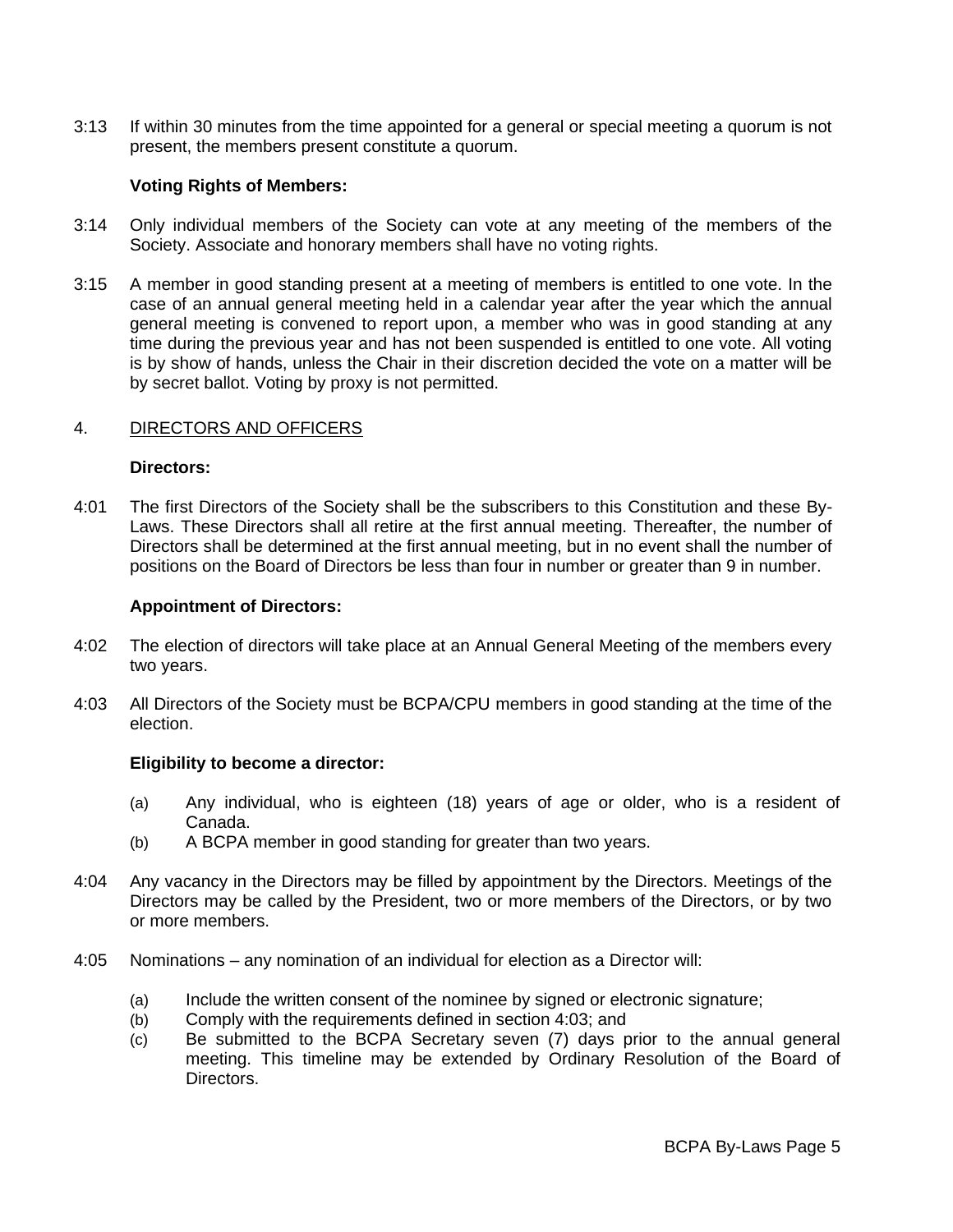- 4:06 Nominations from the floor Nominations for the election of a Director will only be accepted from the floor if there is not a candidate which meets the requirements defined in Section 4:03.
- 4:07 Incumbents Individuals currently on the Board of Directors wishing to be re-elected are not subject to nomination.
- 4:08 Circulation of Nominations Valid nominations and their election platform messages will be circulated to Members at the annual general meeting prior to the elections.
- 4:09 Decision Elections will be decided by the Members in accordance with the following:
	- (a) One valid nomination Winner declared by acclamation; and
	- (b) Two or more nominations The nominee(s) receiving the greatest number of votes will be elected. In the case of a tie, the nominee with the fewest amount of votes will be removed from the pool and a second vote will be conducted. If there continues to be a tie, the process of removing the candidate with the fewest votes and re-voting will continue until the appropriate number of nominations remains. If there continues to be a tie, the winner(s) will be declared by a majority vote of the current Board of Directors.

## **Duties and Powers of the Directors:**

4:10 The management and the administration of the affairs of the Society shall be vested in the Directors. In addition to the powers and authority given by the by-laws or otherwise expressly confirmed upon them, the Directors may exercise all such powers of the Society and do all such acts of its behalf as are not by the *Societies Act* or any of these by-laws required to be exercised or done by the Society at a general or special meeting and the Directors shall have full power to make such rules and regulations as they deem necessary, provided that such rules and regulations are not inconsistent with the Constitution and these By-Laws.

#### **Director's Meetings:**

- 4:11 The Directors shall determine their own procedure and quorum.
- 4:12 A resolution in writing signed by all the Directors personally shall be valid and effectual as if it has been passed at a meeting of Directors duly called and constituted.

## **Director's Remuneration:**

- 4:13 No Director shall receive remuneration for his or her duties.
- 4:14 The Society may pay reasonable travelling and other expenses of Directors incurred in connection with the affairs of the Society.

#### **Removal of Directors:**

4:15 Directors shall cease to hold office upon their ceasing to be members of the Society.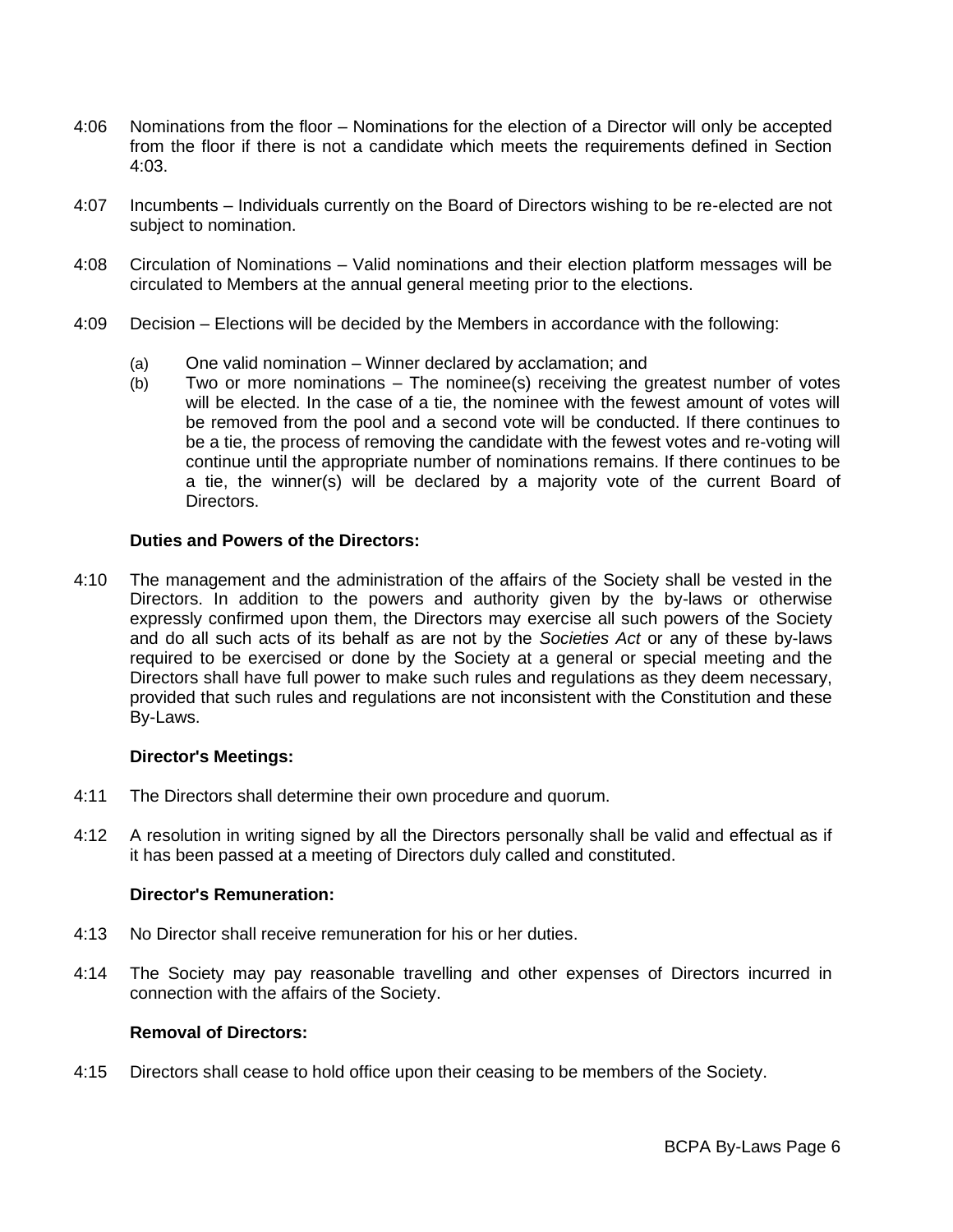4:16 Ten percent or more of the members can require the Directors to call a special meeting of the members of the Society for the purpose of removing any member of the Board of Directors and/or substituting a new member in that position.

## **Officers of the Society:**

4:17 The officers of the Society shall consist of the President, the Vice-President, the Secretary, the Treasurer, plus such other officers as may be determined at a meeting of the members of the Society.

# **Election of Officers:**

4:18 The Officers of the Society shall be elected by the Directors from among Directors at the first meeting of the Directors following the annual general meeting in an election year.

# **Duties and Powers of Officers:**

- 4:19 The Secretary shall keep the records of the Society and shall perform such duties as may be delegated by the Board of Directors.
- 4:20 The Treasurer shall be custodian of the funds of the Society and subject to the control of the Board of Directors shall pay any and all bills and also make available to the annual meeting an accounting of all moneys of the Society. The Treasurer with the President, or in the absence of the President with such other member officer as may be designated by the Directors, may co-sign all cheques drawn on the funds of the Society.
- 4:21 The President shall be the Chief Officer of the Society.
- 4:22 The Vice-President shall generally assist the President and shall, in the event of the absence or disability of the President, perform his duties and possess his authority.
- 4:23 The other officers of the Directors, if any, shall perform such duties as is determined by the membership and Directors can delegate duties and powers to the other officers of the Directors that are not inconsistent with any resolution passed by the membership, or inconsistent with these by-laws or the *Societies Act*.

# **Officers Remuneration:**

- 4:24 Subject to sections 4:25 and 4:26, officers of the Society shall receive no remuneration for the performance of their duties.
- 4:25 The Society may pay reasonable travelling and other expenses of officers incurred in connection with the affairs of the Society.
- 4:26 Should an Officer choose to host a BCPA organized and run competition, that Officer will be entitled to a \$500 stipend based on available funds.

## **Removal of Officers:**

4:27 Officers of the Society may be removed as Officers by a majority vote of the Directors. Officers so removed shall remain members of the Board of Directors.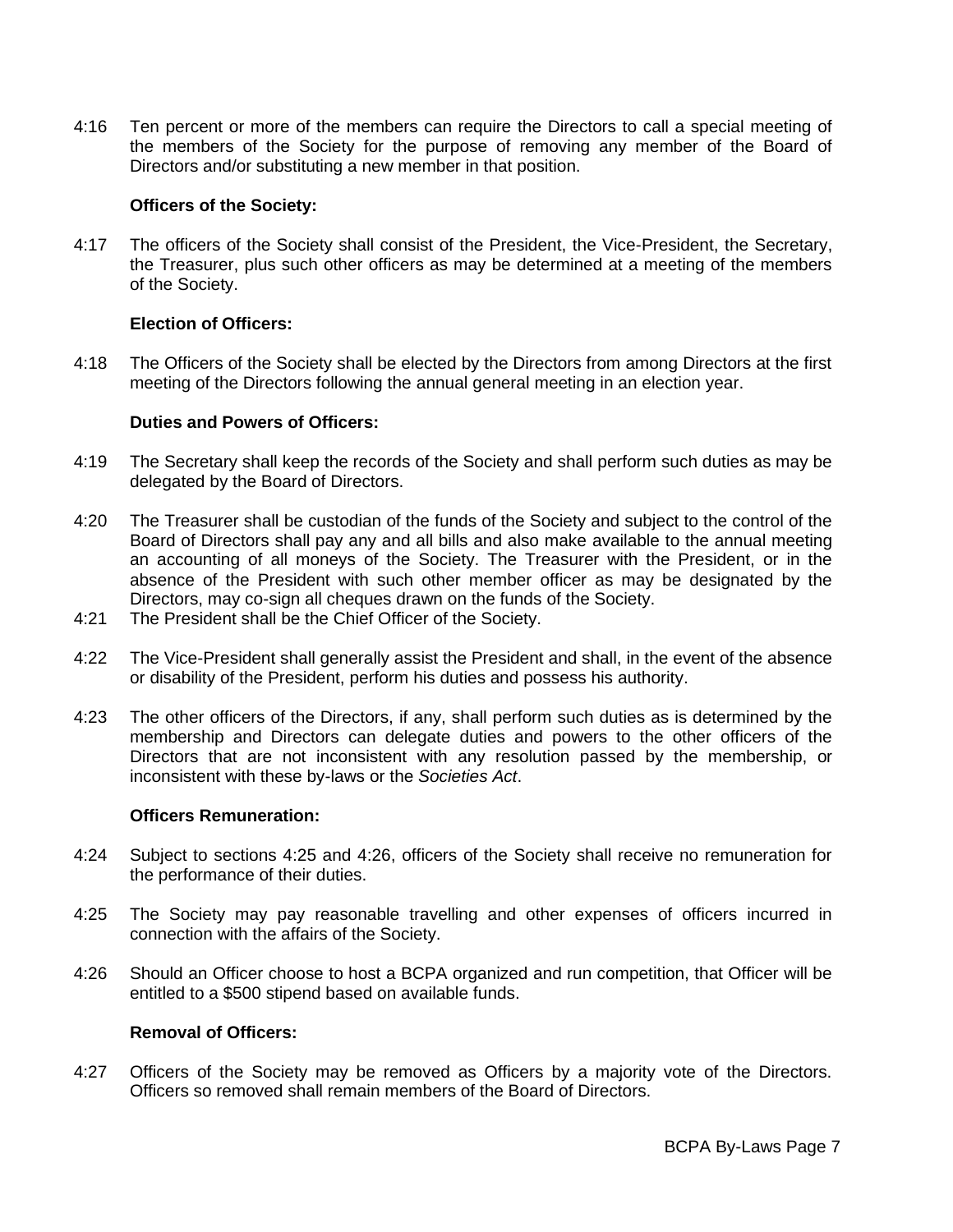- 4:28 Society Directors and Officers are not permitted to serve as Executive Council or Officers for a Powerlifting Federation that is not affiliated with the IPF.
- 4:29 Society Directors and Officers are not permitted to direct and/or promote competitions sanctioned by a Powerlifting Federation that is not affiliated with the IPF. For greater certainty, "Powerlifting Federation" does not include organizations involved solely with other strength sports such as weightlifting or strongman.

#### 5. BORROWING POWERS

5:01 The Officers shall have the power to borrow or raise or secure the payment of money in such money as the Society shall think fit and without limiting the foregoing, the Society may issue debentures or debenture stock, perpetual or otherwise, charged upon all or any of the Society's present or future property, and to purchase, redeem or pay off any such security; provided that debentures shall not be issued without the authority of a special resolution of the Society.

#### 6. AUDITS OF THE ACCOUNTS OF THE SOCIETY

- 6:01 The Directors shall present before the members of the Society at the annual general meeting a financial statement showing the income and expenditure, assets and liabilities, of the Society during the preceding fiscal year; the said financial statement shall be signed by two or more members of the Directors or by the Society's auditor.
- 7. THE SEAL

#### **Custody of the Seal:**

7:01 The seal of the Society shall be kept in the custody of the Secretary of the Society.

#### **Affixing the Seal:**

7:02 The seal of the Society shall not be affixed to any document or instrument unless authorized by the Directors and then only by and in the presence of such officers as the Directors may authorize and such persons as shall be authorized to affix the seal of the Society and shall sign every instrument to which the seal is affixed in their presence.

#### 8. MAINTENANCE OF MINUTES, BOOKS AND RECORDS

8:01 The Directors shall see that the minutes of members meetings and minutes of Directors meetings, and all other necessary books and records of the Society required by the by-laws of the Society or by any applicable statute or law are regularly and properly kept.

#### 9. INSPECTION OF RECORDS OF THE SOCIETY

9:01 The books and records of the Society shall be open to inspection by the members at all reasonable times at the office of the Society.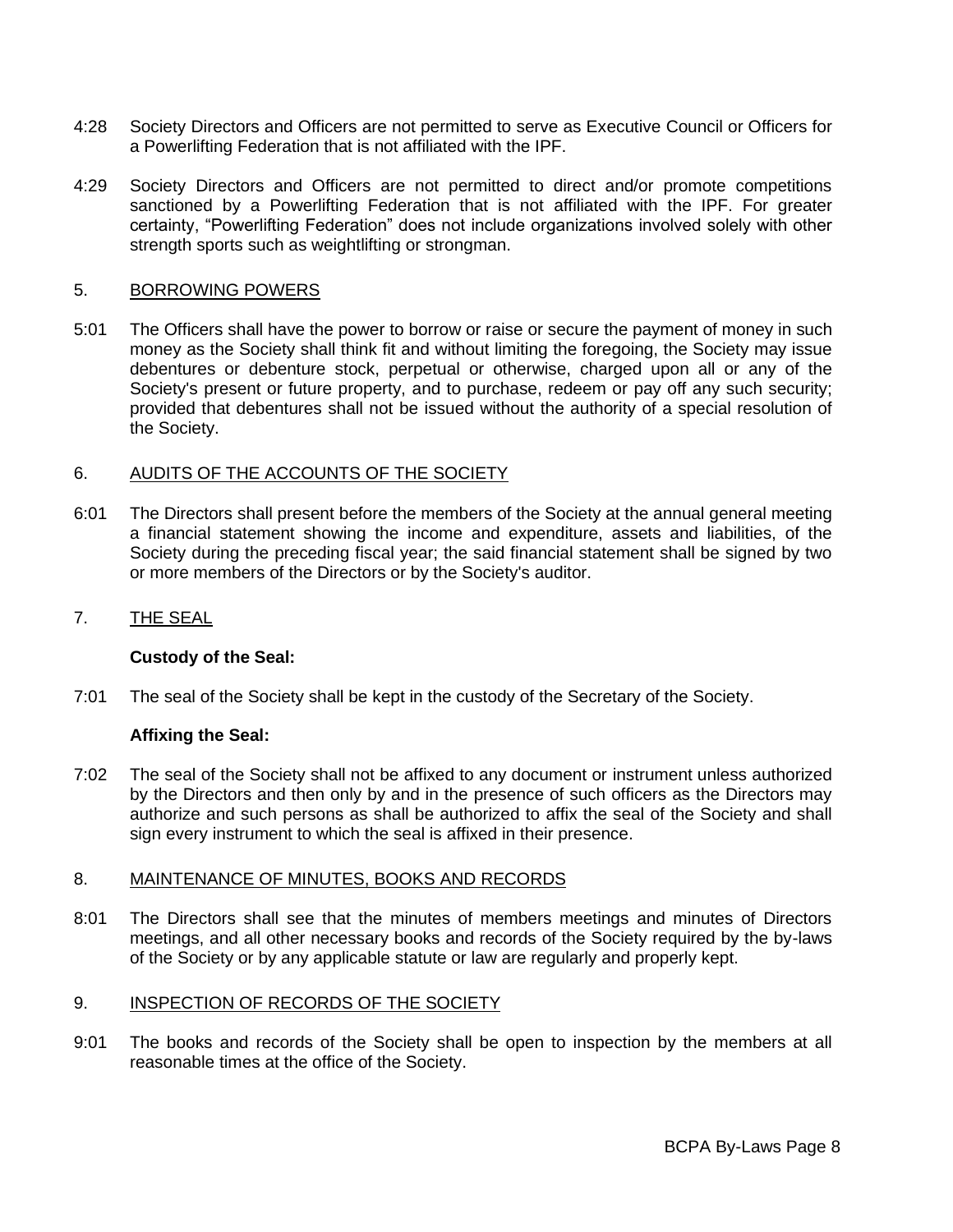## 10. ALTERING BY-LAWS

- 10:01 The by-laws of the Society may be amended at any general, special or annual meeting of the Society by a special resolution adopted by three-quarters majority vote of the members of the Society present at any special or annual meeting.
- 10:02 Notice to amend any by-law or to introduce a new one shall be given in writing at a meeting of the Society previous to the meeting or circulated to the members fourteen days in advance of the meeting at which it is intended to be considered.
- 10:03 Any resolution or motion shall be deemed passed, if a majority vote of the members present vote in favour of such resolution or motion.

# 11. BRANCH SOCIETIES

11:01 At any annual meeting or special meeting the members may by resolution set up a branch office consistent with the requirements of the *Societies Act*.

# 12. PENALTIES

12:01 Any member who is found by the Board of Directors to have contravened any of the by-laws of the Society may be subject to cancellation of his or her membership in the Society.

## 13. RECORDS, AWARDS, AND CLASSIFICATIONS

- 13:01 Where a lifter obtains a National record, he or she will also be awarded the corresponding Provincial record but must submit individual record application forms to both the Society and CPU Records Chairs.
- 13:02 All existing Provincial Records were retired as of August 15, 1986. Any new record set after that date must have complied with CPU anti-doping rules.
- 13:02.1 All existing Provincial Records were again retired as of December 31, 2010. Any new record set after that date must have complied with new CPU weight classes.
- 13:02.2 All existing Provincial Records for the women's 72kg class were retired as of December 31, 2020.
- 13:03 The Society shall accept applications for new Provincial Records in the following age categories in each of the equipped and unequipped categories: Minimum standards to be 80% of CPU equipped standard, with the following exceptions noted below:
	- (a) Youth 1 (unequipped only)
	- (b) Youth 2 (unequipped only)
	- (c) Youth 3 (unequipped only)
	- (d) Sub-junior
	- (e) Junior
	- (f) Open
	- (g) Master I
	- (h) Master II (No minimum standard for Women's Master II)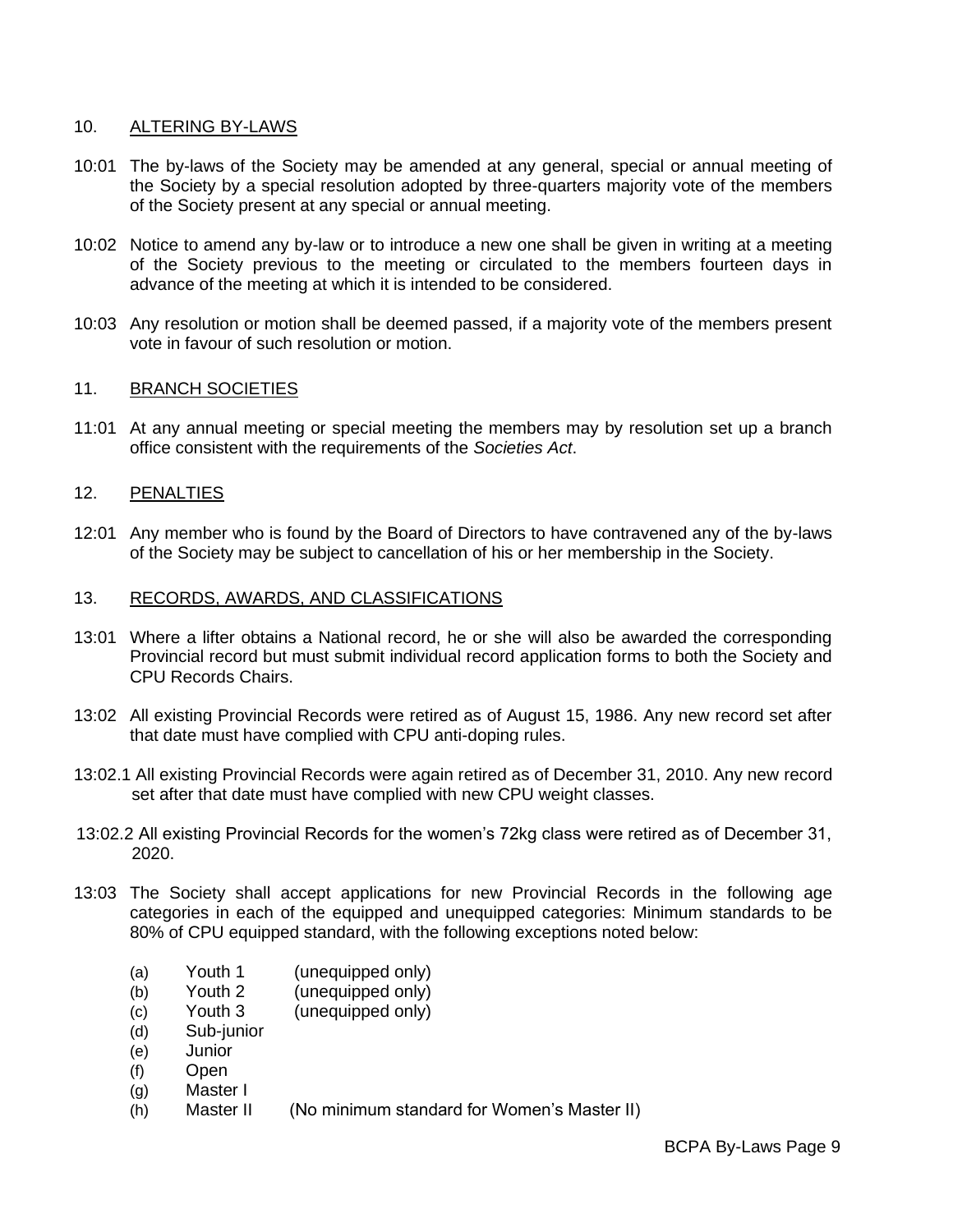- (i) Master III (No minimum standard for Men's or Women's Master III)
- (j) Master IV (No minimum standard for Men's or Women's Master IV)
- 13:04 The Society shall maintain standardized medals for presentation to the first three place finishers at BC Provincial Championships.
- 13:05 The BCPA shall award up to two annual student bursaries in the amount of \$500 each. The amounts and number of awards may be increased or decreased annually at the discretion of the Board of Directors. The criteria for this award will be determined by the Board of Directors. Eligible applicants must be BCPA members in good standing and must either be entering their first year of post-secondary application or in a full time post-secondary program.
- 13:06 The BCPA shall accept in-writing nominations for the Craig English award from any BCPA member who is in good standing at the time of submission. Nominations for this award shall be submitted to the Board of Directors 30 days prior to the date of the Provincial Championships. This award shall be presented to the member who best exhibits sportsmanship, perseverance, and dedication to the sport of Powerlifting in BC. Eligible nominees must have a minimum of 10 years involvement in the BCPA as a volunteer. The criteria and recipients for this award will be determined by the Board of Directors. The award will not necessarily be presented each year.
- 13:07 The BCPA shall present up to two (2) Athlete of the Year awards annually at its Provincial Championships. This award is to recognize BCPA athletes' performance on the platform. Recipients should have competed nationally and/or internationally in the past year to be considered. The criteria and recipients for this award will be determined by the Board of Directors.
- 13:08 The BCPA shall present up to two (2) Bencher of the Year awards annually, named the Robert O. Smith award at its Provincial Championships. This award is to recognize BCPA Bench Only athletes' performance on the platform. Recipients should have competed nationally and/or internationally in the past year to be considered. The criteria and recipients for this award will be determined by the Board of Directors.
- 13:09 The BCPA shall accept in-writing nominations for the Christopher Robb Award from any BCPA member who is in good standing at the time of submission. Nominations for this award shall be submitted to the Board of Directors 30 days prior to the date of the Provincial Championships. This award shall be presented to a BCPA referee who best demonstrates professionalism, dedication and knowledge of rules and policies governing the sport of powerlifting within the BCPA. The recipients for this award will be determined by the Board of Directors. The award will not necessarily be presented each year.
- 13:10 The BCPA shall present up to two (2) Volunteer of the Year awards annually. This award is to recognize exemplary BCPA volunteer performance in service to the BCPA. Recipients should have volunteered in a role with the BCPA or volunteered at a BCPA event in the past year to be considered. The criteria and recipients for this award will be determined by the Board of Directors. No standing BCPA Board member or referee is eligible for the award.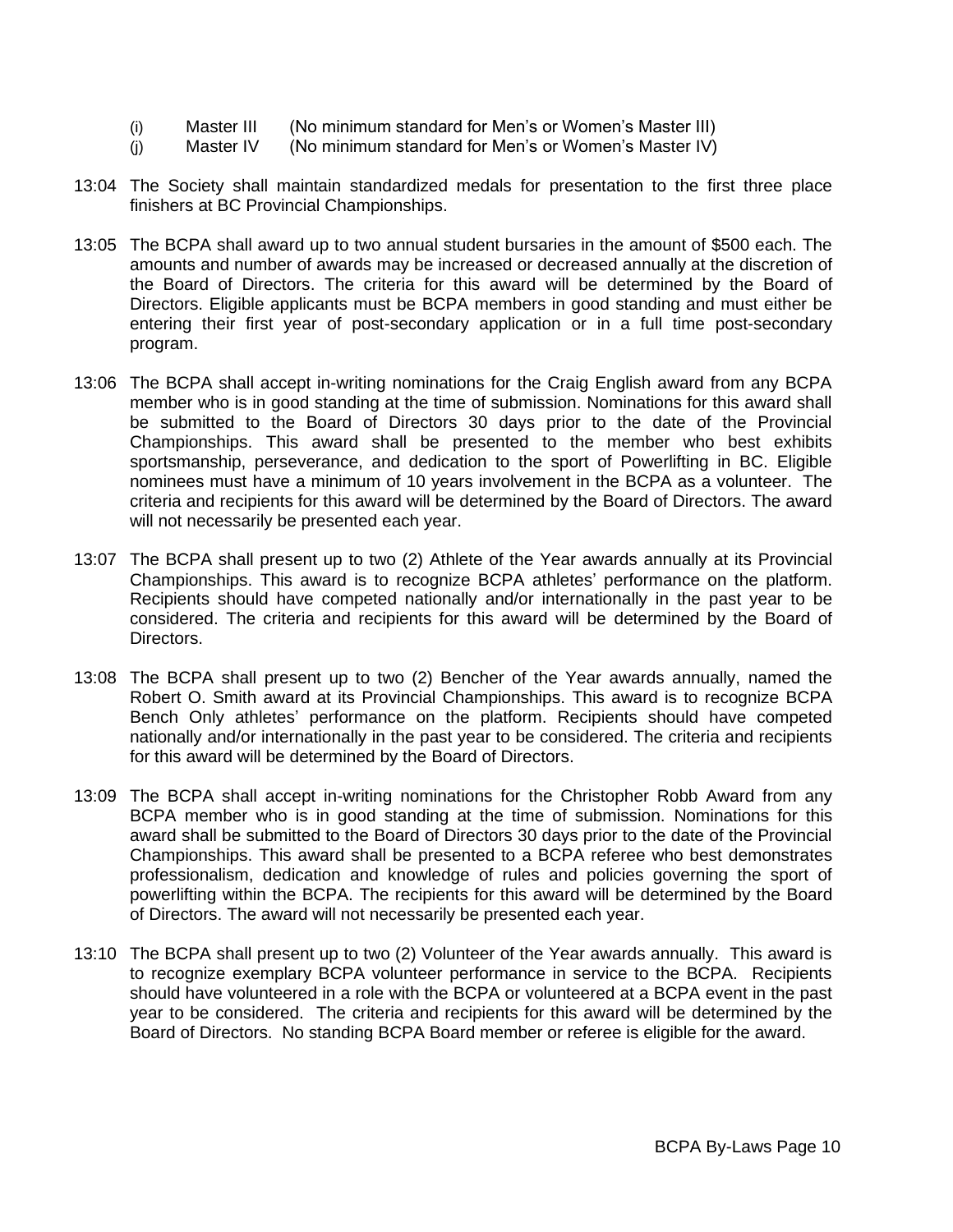# 14. COMPETITIONS

- 14:01 Registered Club teams shall be allowed to compete at any BCPA sanctioned competition. The individual competition director shall determine whether a team competition shall be held at a given competition.
- 14:02 The Society shall conduct BCPA sanctioned competitions in each accepted category as per the current CPU policies.
- 14:03 Bids to host a sanctioned Society competition must be in writing, clearly stated, and signed by the submitting individual(s). All bids to host a Provincial Championships shall be presented for consideration to the President of the Society by November 30 of the preceding year. All bids must be accompanied by a payment in the amount of \$500.00 as a Pro-Forma Bond, which will be returned to the bidding individual(s) if all conditions of the competition bid have been met. If all conditions are not met, then the payment will be used by the Society to cover any costs it incurs to fix the problem.
- 14:04 Where permission to host a BCPA sanctioned competition is granted, the bidding individual(s) shall pay to the Society a sanction fee in an amount to be determined by the Board of Directors.
- 14:05 A guest lifter is defined as a member in good standing of an IPF affiliated province other than BC or nation other than Canada.
- 14:06 Guest lifters are not eligible to be awarded Best Overall Athlete or set BC Provincial records or place at the BCPA Provincial Championships.
- 14:07 Only competitions approved by the CPU or by the provincial governing bodies shall be designated as championship competitions.
- 14:08 The entry closing dates for the BCPA Provincial Championships must be stated as 45 days prior to the date of the Championship.
- 14:09 All BCPA sanctioned competitions must be adjudicated by at least one referee of Category I Provincial rank or higher at all times, with all remaining referees of Category II Provincial Rank or higher.

## 15. EQUIPMENT

15.01 Lifters may wear under their singlet a blank t-shirt, a t-shirt from any official BCPA or Nationals competition, a t-shirt with the lifter's approved active club logo, a t-shirt from an approved BCPA sponsor or another t-shirt which meets the technical specifications established by the IPF. No other t-shirt will be permitted.

## 16. OFFICIATING

16:01 The Officiating Chairperson will be appointed by the Directors at the first meeting of the Directors following the annual general meeting in an election year.

The Officiating Chairperson is responsible for the following: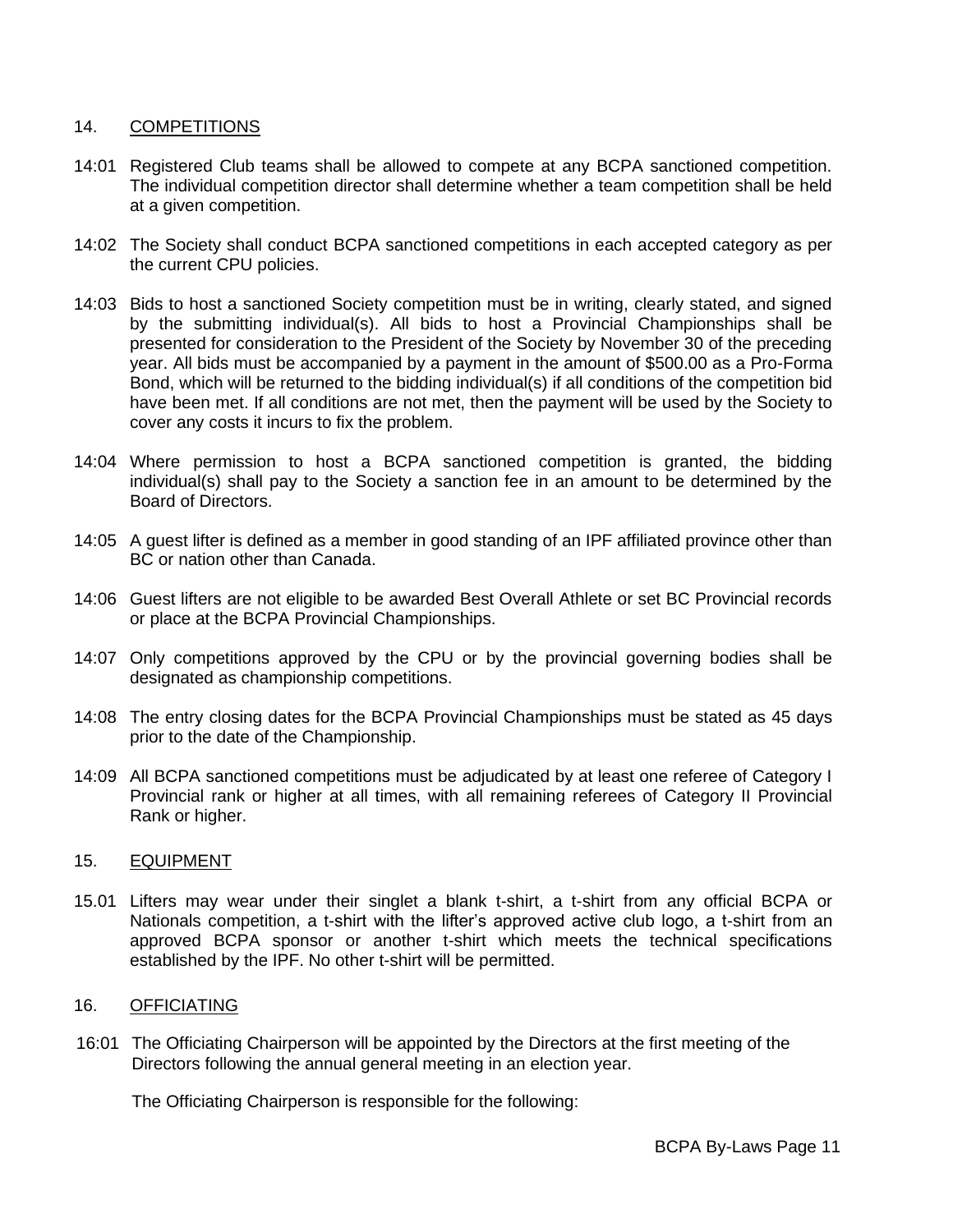- (a) Testing of provincial referees.
- (b) Maintain an up-to-date list of all provincial referees.
- (c) Maintaining regular communication with the provincial referees concerning developments which involve referees and changes to the IPF Technical Rules.
- (d) Submitting an annual report for the AGM.
- (e) Conducting at least one referee clinic for all potential and current referees annually.
- (f) Having the final authority on matters involving interpretation of the IPF Technical Rules in the BCPA, with the option of contacting the CPU Officiating Chairperson for clarification when necessary.
- (g) Coordinate referees for all BCPA sanctioned competitions.
- 16:02 All BCPA Provincial Referees shall be supplied with a referee's card, and a crest which must be sewn onto the left breast of the jacket.
- 16:03 BC will use a two category referee system. Category II referees are only permitted to referee as side referees. Category I referees may act as either Head Referee or as a side referee.
- 16:04 Qualifications for a Category II Referee are as follows:
	- (a) Must achieve a passing score of 90 percent or more on a Category II written examination.

Qualifications for a Category I Referee are as follows:

- (b) Must be a Category II Referee in good standing for a period of at least 1 year.
- (c) Must have adjudicated at least 3 competitions and a minimum of 6 sessions.
- (d) Must take a Category I practical examination at a 3 lift competition with at least 20 lifters.
- (e) Must adjudicate at least 75 attempts, 35 of which must be squats, while serving as Chief Referee. First round attempts by each lifter will not be counted.
- (f) The candidate will be credited with 25 points, and observed competence by the examiner/s during equipment check, weigh in and while seated at the platform. A deduction of 0.5 (half a point/mark) will be made for any error that may contravene the technical rules. The examiner will be a Provincial Category I Referee or higher.
- (g) The candidate will be credited with 75 points on their decisions made at the platform as compared with those of the Jury members and not those of their fellow platform referees. The Jury will consist of one Provincial Category I referee or higher and National level referee or higher.
- (h) The candidate must score at least 90 percent on their total examination. This includes the 75 points on their decisions made at the platform and 25 points from performance of the necessary duties (i.e. equipment check, weigh in and platform control).
- 16:05 To maintain a Category II referee status, a Provincial Referee is required to referee a minimum of two times per year. In extenuating circumstances, the Board of Directors may grant an exemption to this requirement.
- 16:06 To maintain a Category I referee status, a Provincial Referee is required to referee a minimum of once per year. If a Category I referee is unable to meet this requirement they will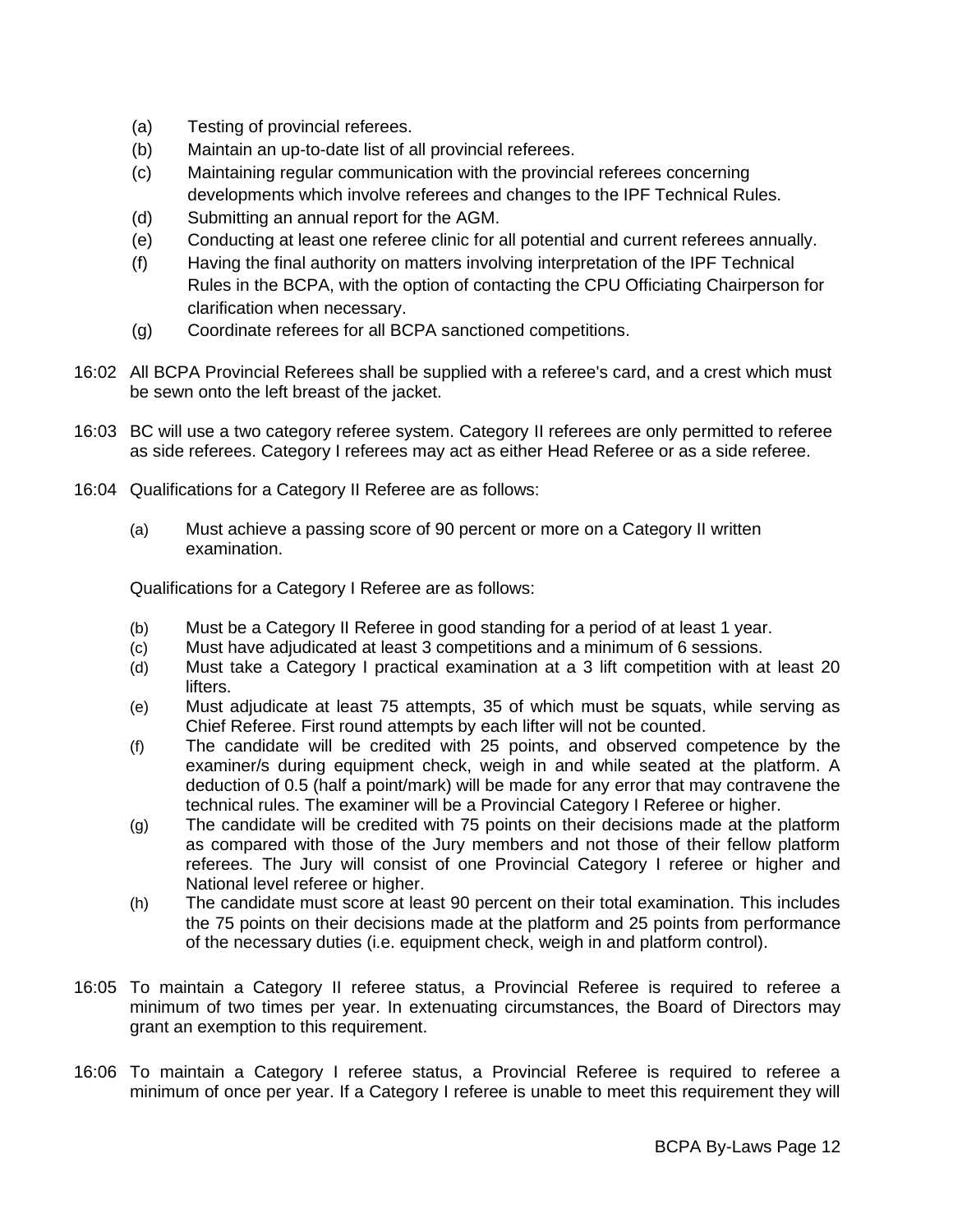then be changed to a Category II referee. In extenuating circumstances, the Board of Directors may grant an exemption to this requirement.

- 16:07 If the Officiating Chairperson concludes a provincial referee requires further development and remedial work due to the following, but not limited to:
	- (a) An outdated understanding of the IPF rules;
	- (b) Demonstrates calls on the platform that are unreasonable or incorrect interpretations of the IPF Rules;
	- (c) Shows disrespect to athletes and/or other officials;
	- (d) Does not show up on time or leaves early without a prearranged agreement; and/or
	- (e) Arrives unprepared for their scheduled session;

The referee will be put on probation for one (1) year to allow for enough time to develop and improve any issues. The Officiating Chairperson will work to assist these referees by providing detailed debriefs (verbal or written), workshops, organized practical reviews, and any other measures deemed necessary. Should the referee complete the probationary period with improvement, the referee shall keep their status. If after the one (1) year probationary period the referee fails to improve to the BCPA standard, their status will be revoked. The revoked referee may apply to take the BCPA provincial referee process after six (6) months of the date of revocation.

16:08 Individuals who wish to referee in the BCPA and have obtained their referee status from outside of British Columbia who now reside in the province will be subject to a one (1) year probationary period. These individuals will be reviewed by the BCPA Officiating Chairperson. The probationary period will allow for enough time to evaluate the individual and assist them by providing detailed debriefs (verbal or written), workshops, organized practical reviews, and any other measures deemed necessary. Should the BCPA Officiating Chair decide that the individual's skills are satisfactory they shall be awarded their BCPA referee status. If after the one (1) year probationary period the referee fails to meet the BCPA standards, they will not be permitted to referee in the BCPA. The individual may apply to take their BCPA referee process six (6) months after the end date of their probationary period.

## 17. QUALIFYING STANDARDS

17:01 Effective 2021, BCPA members wishing to compete in a BCPA Provincial Championships must, in the 24 months preceding the competition, obtain qualifying standards equivalent to or greater than the CPU Regional qualifying standard.

Lifters may compete in weight classes other than the one in which they obtained the qualifying total, and lifters who obtain the equipped qualifying total will automatically also qualify to compete unequipped.

- 17:02 In order to be eligible to compete at a CPU Regional Championships or CPU National Championships members must:
	- (a) Fulfill any CPU requirements;
	- (b) Obtain the relevant CPU qualifying standard at a sanctioned IPF member federation competition consisting of 5 or more lifters;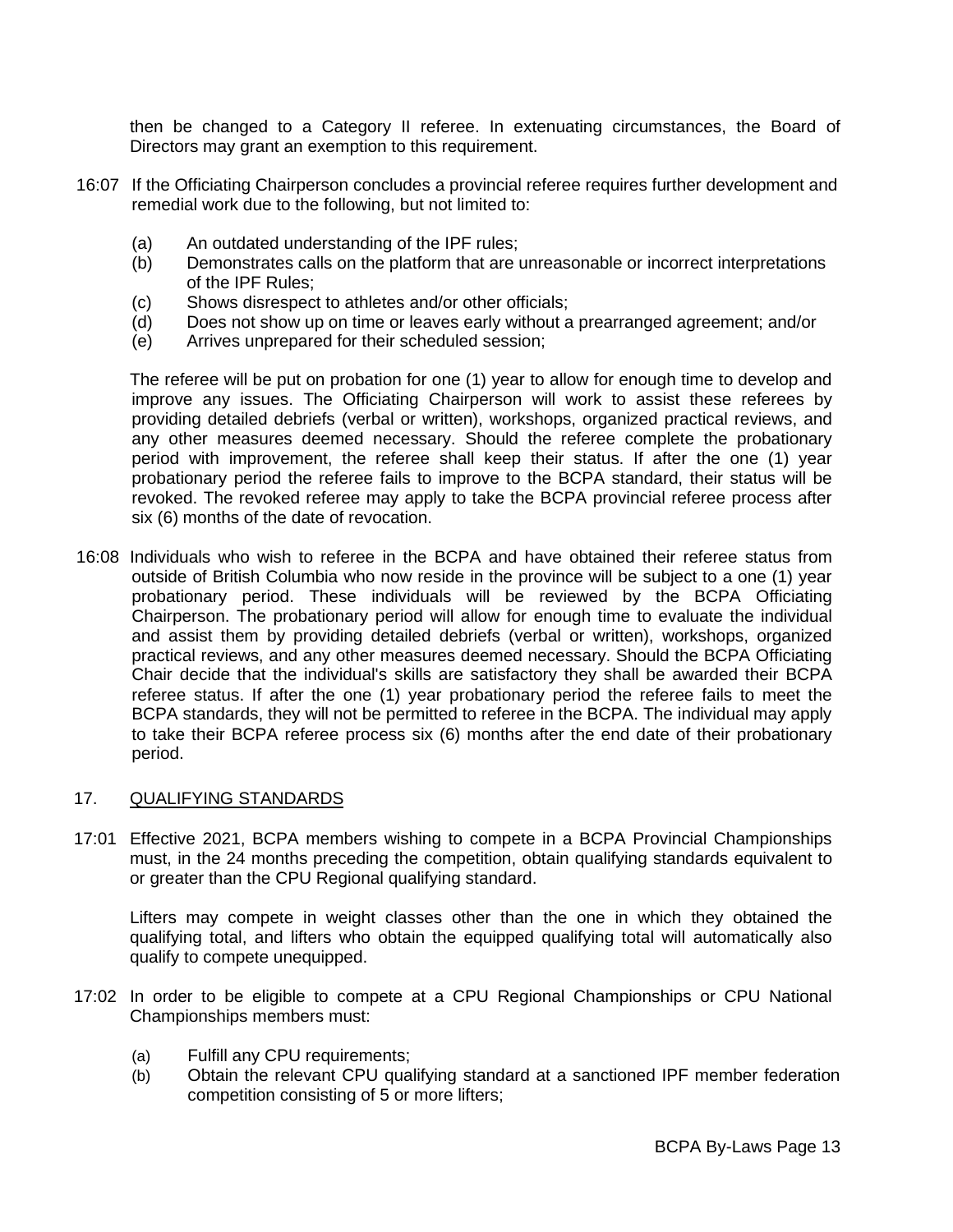- (c) Compete at any CPU Provincial Championships within the 24 months preceding a CPU Regional Championships, if the member has not previously competed at a CPU Regional or higher event;
- (d) If they have competed at a CPU Regional or higher event previously:
	- (i) Compete at or volunteer at their Provincial Championships within the 12 months preceding the CPU Regional or higher event that they wish to compete in. For clarity, each member must compete at or volunteer at the Provincial Championships they would be eligible to compete in themselves within the 12 months preceding the CPU Regional or higher event such member wishes to compete in. The minimum obligation of volunteer time shall be determined by the Board of Directors;
	- (ii) Acted as a meet director for a sanctioned powerlifting or bench press competition within the province of BC during the previous (12) months, or;
	- (iii) Assisted in one (1) BCPA executive run meet as an official or other volunteer role as assigned by the meet director between the previous year's National Championships and upcoming National Championships.

For an exemption under this section 17:02(d), a member must submit in writing a request for exemption to the Board of Directors at least fourteen days prior to the date of the BC Provincial Championships such member is scheduled to compete or volunteer at. An exemption will be granted only in extenuating circumstances and solely at the discretion of the Board of Directors. Members of the Board of Directors and committee members may be exempt from these requirements upon request.

17:03 In extenuating circumstances, qualifying standards may be adjusted or removed at the discretion of the Board of Directors.

## 18. DOPING CONTROLS

- 18:01 Any lifter who registers a positive doping control test shall have all previous Provincial records, including records retired in 2010, that he/she may have held removed. Records so affected will then revert back to the previous record holder.
- 18:02 Any lifter who has registered CPU anti-doping rule violation shall return all awards from the competition which the positive doping result was found. Failure to do so will result in the lifter being indefinitely expelled from the society until said awards are returned and once the lifter's suspension has expired.

## 19. COACHING

- 19:01 The Society shall develop a pool of coaches to draw from for National Teams. Nominations for membership in the coaching pool shall be provided by the membership.
- 19:02 The Coaching Certification Program must be approved/adopted by the Society Executive.
- 19:03 At all National competitions, the coaches will have the final say as to the lifters' attempts. The lifters may make suggestions only. The lifters must be made aware of this situation prior to team selections.
- 19:04 Head Coaches of BCPA Provincial teams at National competitions shall be eligible for